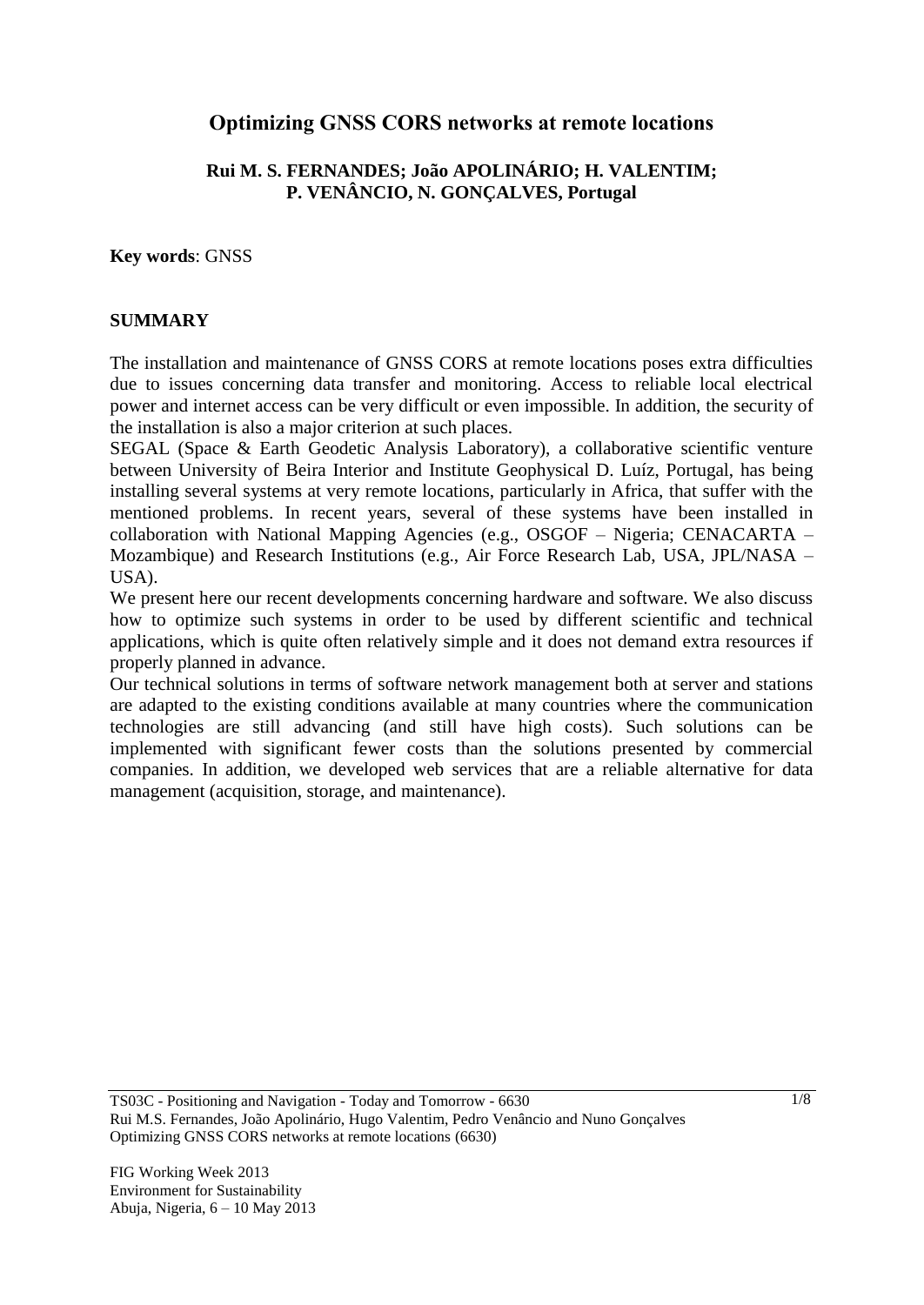# **Optimizing GNSS CORS networks at remote locations**

### **Rui M. S. FERNANDES; João APOLINÁRIO; H. VALENTIM; P. VENÂNCIO, N. GONÇALVES, Portugal**

### **1. INTRODUCTION**

SEGAL (Space & Earth Geodetic Analysis Laboratory – http://segal.ubi.pt) has been installing GNSS (Global Navigation Satellite Systems) all over the world in the last decades in the framework of dedicated projects or in collaboration with local or international partners. These partners include National Mapping Agencies (e.g., OSGoF – Nigeria; CENACARTA – Mozambique) and Research Institutes (e.g., JPL and AFRL – USA; AIT – Thailand). Figure 1 shows the partial distribution of the stations installed using SEGAL support in the last years (some stations, e.g., Dili – East Timor, Suva – Fiji) are not shown.



Figure 1 – Distribution of stations installed by SEGAL in the last decade

Due to the different partnerships, one of the major characteristics of the network installed by SEGAL is that it is not based in a single brand. In fact, the network shown in Figure 1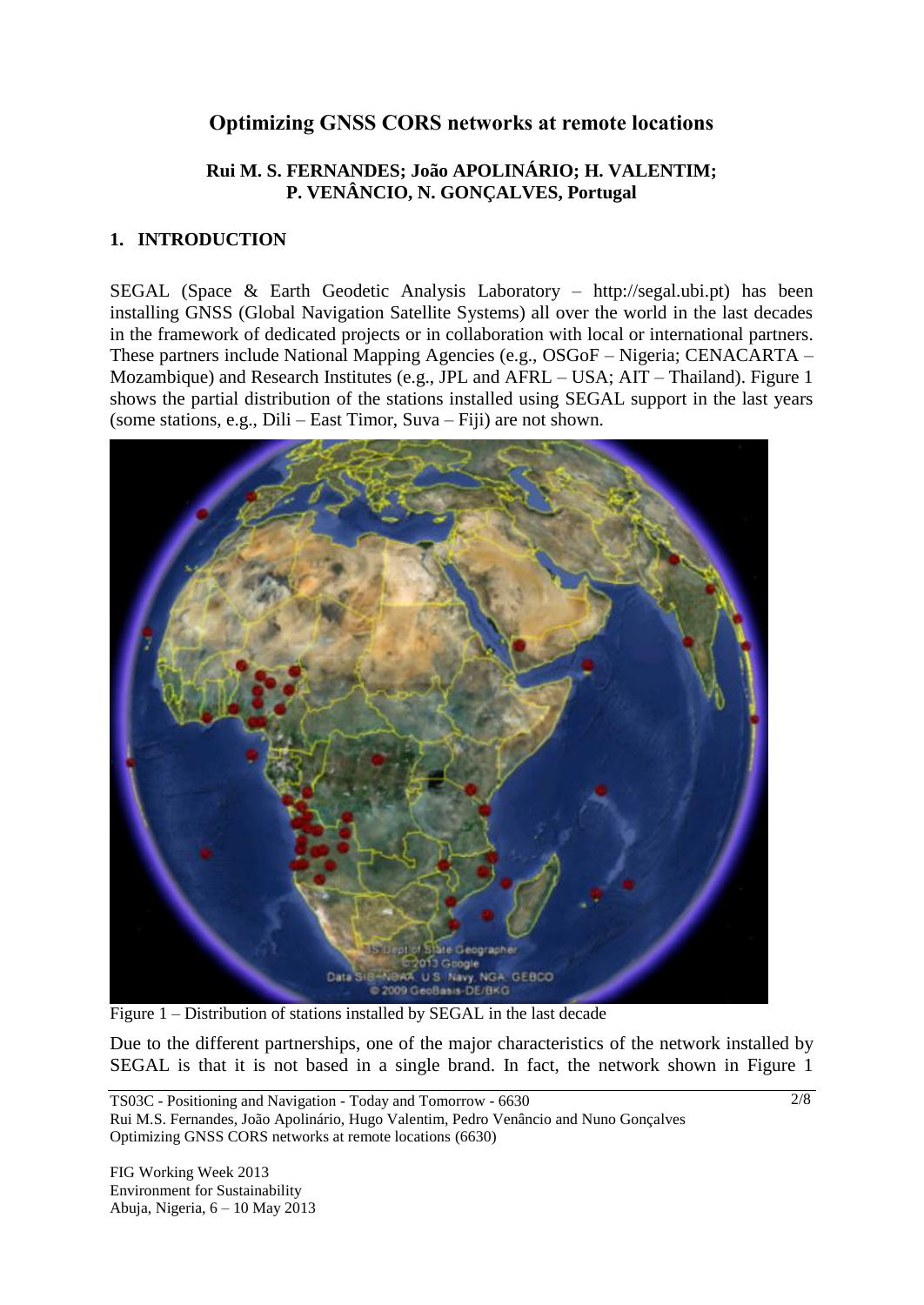comprises GNSS systems from five different brands: Leica, Topcon, Trimble, Novatel, and Javad. This forced us to develop systems to optimize the integration with any model making our design independent of brands/models.

Another major characteristic is that our systems were developed to be installed at very remote locations where local support can be very limited due to lack of human support and/or expertise. Such locations can also lack reliable infra-structures in terms of power and communications. Therefore, out systems were developed thinking to be completely autonomous of the local conditions. In this respect, they do not need to use local power (although it can be used as alternative source) and the communications can be done using not only mobile networks (preferable approach) but also landlines or satellite links. Finally, our systems can be configured to locally storage as much data as necessary, which also makes it independent of the installed GNSS receiver (which additional memory can still be extremely expensive).

The field systems are supported by a central application, MGN – Monitoring GNSS Networks, which has been developed with the goals of permanent monitor the network status and data transfer, and also make easily available the data to the involved organization(s) and/or final users.

## **2. SEGAL SYSTEM**

Figures 2 and 3 show details of the developed setup for the system that includes:

a) monument (cf. Figure 2) – this installation has been done on the ground using a foundation of more than  $1m<sup>3</sup>$ . This was possible because it was ensured by the local partners the necessary security (further warranted by the technical box that stores all the components with the exception of the solar panel(s) and GNSS antenna). However, at many locations, the alternative is to install the system in the roof tops if the building is stable enough.

b) power management (cf. Figure 2) - there is redundant power supply. The receiver and router work both on solar panel and on electrical grid (when available). The radios (used to stream RTK corrections) work on the electrical grid (however, they can also work only on the installed batteries for short periods if necessary).

c) receiver (cf. Figure 3) - the system was developed in order to be independent of the receiver used (currently, the system is working with different models from five different vendors).

d) router (cf. Figure 3) - this equipment manages all local processing and the communications using mobile communications (UTMS or EDGE). The collaboration with some partners intends to also develop systems that can be used by different applications simultaneously: if the limit for surveying is 1Hz, seismic and ionospheric applications imply data acquisition at high frequencies ( $> = 50$ Hz) that it is impossible to transfer using available communications at many worldwide locations. Therefore, local processing is required. The goal is to use the most efficient device in terms of components and power consumption. Currently, the option is a router but other options (e.g., FitPC) are being investigated.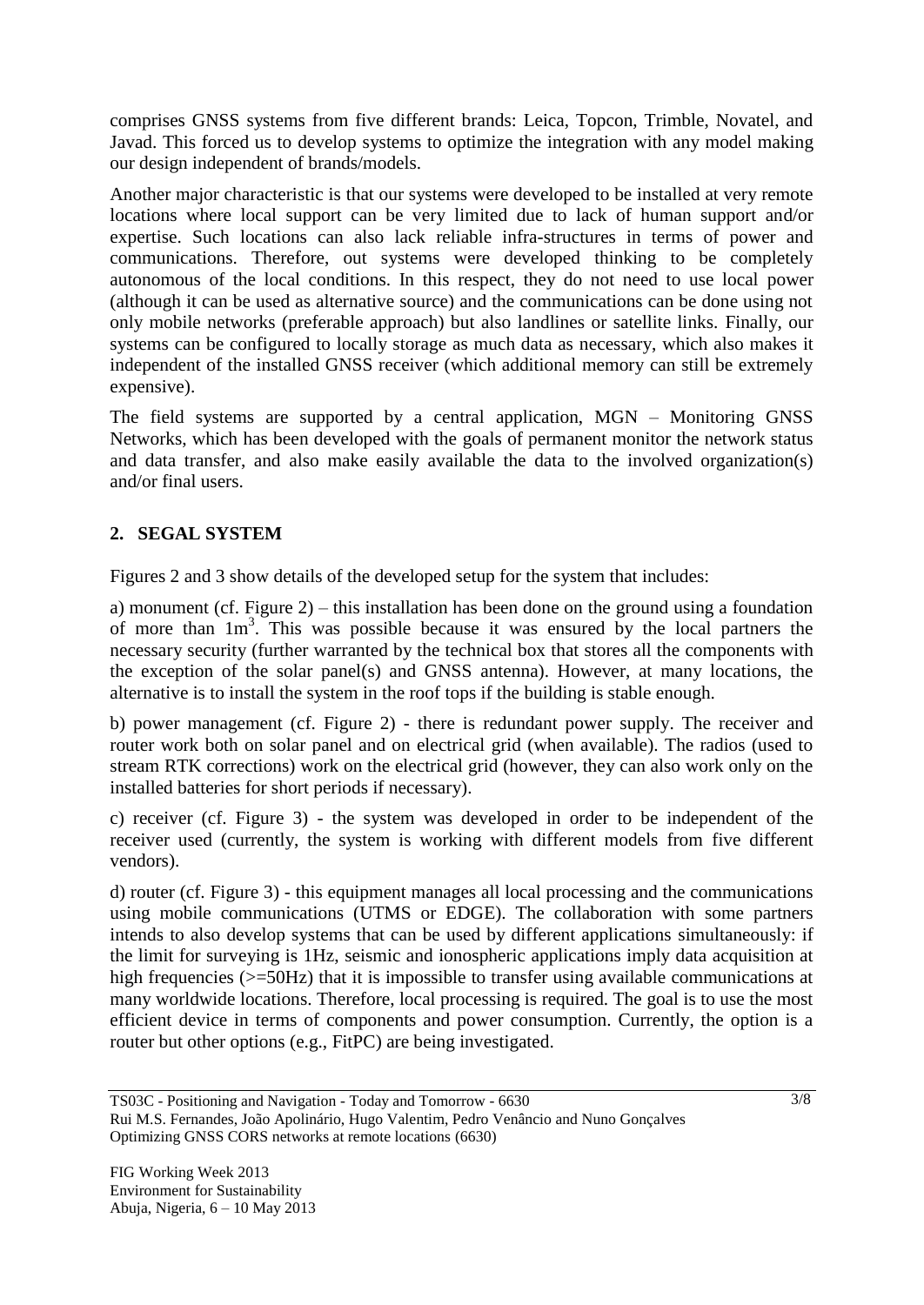

Figure 2 – Example of a system installed by SEGAL (Nigeria)



Figure 3 – Example of a system installed by SEGAL (Angola)

TS03C - Positioning and Navigation - Today and Tomorrow - 6630 Rui M.S. Fernandes, João Apolinário, Hugo Valentim, Pedro Venâncio and Nuno Gonçalves Optimizing GNSS CORS networks at remote locations (6630)

FIG Working Week 2013 Environment for Sustainability Abuja, Nigeria, 6 – 10 May 2013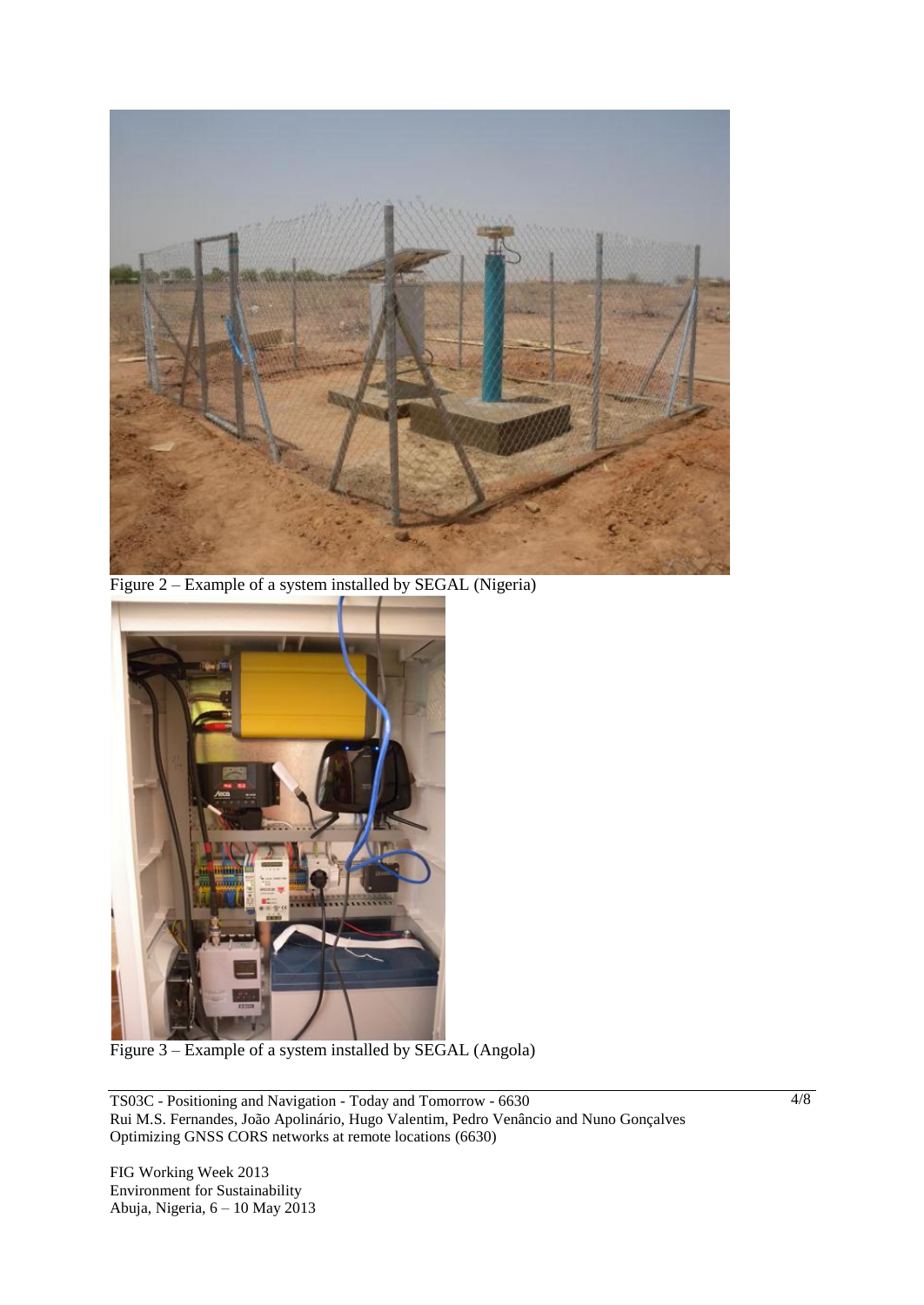SEGAL continues to developing tools that permit to establish 2-ways communications with the remote systems using mobile communications. In particular, SEGAL is using VPN tunnels in order to access the remote systems. In countries like Nigeria, mobile communications are using NAT protocols which prohibit any external access since no unique IP is attributed to the system. Therefore, it is the router that needs to initiate any communication by establishing a permanent VPN tunnel.

The SEGAL firmware for the communications is reaching a stable phase of development. The stations having the last version are working with no major issues even where the available bandwidth is very limited.

### **3. MGN**

SEGAL is not limiting the development of GNSS infrastructures to the field installations. One of our goals is to also develop computer applications that can interact with the installed networks in order to efficiently monitor and manage them. In this respect, SEGAL is developing an application – MGN – that intends to achieve such goals. Three major characteristics support its development: versatility, simplicity, cost.

In fact, most of the existing applications in the market are extremely costly and are not very versatile. They normally have characteristics that are not real necessary for most of the organizations (but that they are forced to acquire in the entire package). Furthermore, it is common that they cannot work with other brands or models due to interconnectivity issues (which in many cases is not even true but stated due to marketing reasons).

MGN intends to be independent of the installed GNSS receivers and implemented communications. In fact, it can accept several different types of receivers inside of the same network communicating with the central server (where MGN is installed) using different type of communications. MGN has been also developed as a web-service, which means that is accessed using any web browser. This also permits to create different levels on the application: the MGN Pro version is only to be accessed by the administrators (cf. Figures 4 and 5) where all different parameters concerning the monitoring and management of the application are defined. In addition, there is a second version, called MGN lite, implemented to provide to any user access to visualize and download the data (if authorized). Figure 6 shows a detail of this application where the existing data for a station can be directly checked and observed.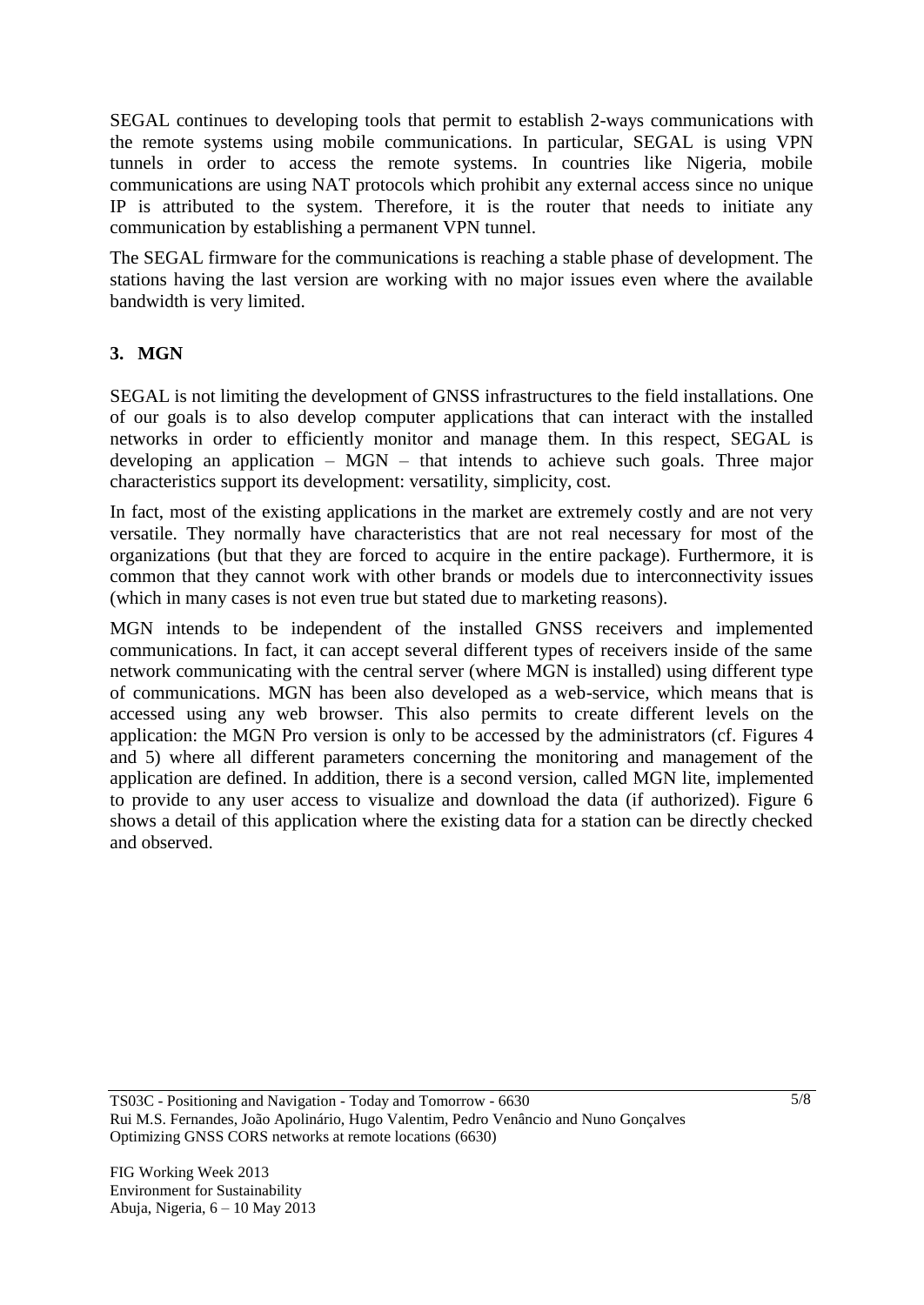|                                                                                                                                                                                                            |                                                                                                                   |                                                                                                                             | <b>monitoring gnss networks</b> v1.0 developed by SEGAL |                                                                                                 |                                                                                                                                                                 |
|------------------------------------------------------------------------------------------------------------------------------------------------------------------------------------------------------------|-------------------------------------------------------------------------------------------------------------------|-----------------------------------------------------------------------------------------------------------------------------|---------------------------------------------------------|-------------------------------------------------------------------------------------------------|-----------------------------------------------------------------------------------------------------------------------------------------------------------------|
| <b>Network Status</b>                                                                                                                                                                                      |                                                                                                                   | <b>Stations Configuration</b>                                                                                               | <b>Alerts Configuration</b>                             | <b>Data Handling</b>                                                                            | Logaut                                                                                                                                                          |
| View<br>Add<br>Station<br>OSGF<br>1<br><b>ULAG</b><br>2<br>з<br><b>FUTY</b><br><b>ABUZ</b><br>4<br><b>BKFP</b><br>5<br><b>UNEC</b><br>6<br>7<br><b>RUST</b><br>8<br><b>GEMB</b><br><b>MDGR</b><br>$\Omega$ | Remove<br>Local<br>Abula<br>Lagos<br>Yola<br>Zaria<br>Bimin Kebbi<br>Enugu<br>Port Harcourt<br>Gembu<br>Maiduguri | <b>Stations Configuration</b><br>Refresh<br>Connection Type<br>FILE<br>VPN<br>VPN<br>VPN<br>VPN<br>VPN<br>VPN<br>VPN<br>VPN |                                                         | Ů<br>Mali<br>÷<br>$-95$<br>Burkina<br>Faso<br>Côte<br>d'Ivaire<br>Ghana<br>eria<br>Abigan Accra | Map<br>Niger<br>Chad<br>Benin<br>regeria<br>Togo<br>Central<br>African<br>Cameroon<br>Republic<br>Gu <sup>H</sup> o<br>Yaqunde<br>Gumes<br>Equatorial<br>Guinea |
| 10 CLBR<br>11 CGGT<br>12 FUTA<br>13 HUKP                                                                                                                                                                   | Calabar<br>Toro<br>Akure<br>Umyuk                                                                                 | VPN<br>IP<br>VPN<br>VPN                                                                                                     |                                                         | 1.1000 km<br>Cond                                                                               | Congo<br>Gabon<br>Map date #2013 Besarech, Google, MapLink, ORION-ME - Terres of the                                                                            |

Figure 4 – Example of MGN Pro configuration – NIGNET network.

| 88 6 6                                     | Add permanent station to network                          | ш |
|--------------------------------------------|-----------------------------------------------------------|---|
|                                            | geodac.di.ubi.pt/MGN/add_station_form.html                |   |
|                                            |                                                           |   |
| <b><i><u>RIGHT MISTIO</u></i></b>          |                                                           |   |
|                                            |                                                           |   |
| <b>Call II</b>                             |                                                           |   |
|                                            | Connection Type C IP VPN C FILE                           |   |
|                                            |                                                           |   |
|                                            | IP or VPN tunnel Only if applyable File momention 11D.Z : |   |
| Connection - offline time limit            |                                                           |   |
|                                            | hour(s)                                                   |   |
| Latitute                                   | Longitude                                                 |   |
| e                                          |                                                           |   |
| <b>RINEX Directory</b>                     |                                                           |   |
| File name: unique identifier               |                                                           |   |
|                                            |                                                           |   |
| Mile name: date start position             |                                                           |   |
|                                            |                                                           |   |
| NFile name: year lenght                    |                                                           |   |
| KFile name: year start position            |                                                           |   |
|                                            |                                                           |   |
| File name: month lenght                    |                                                           |   |
| File name: month start position            |                                                           |   |
|                                            |                                                           |   |
| File name: day lenght                      |                                                           |   |
|                                            |                                                           |   |
| <sup>h</sup> File name: day start position |                                                           |   |
| File name: doy lenght                      |                                                           |   |
|                                            |                                                           |   |
| File name:doy start position               |                                                           |   |
|                                            |                                                           |   |
|                                            | Add<br>Reset Cancel                                       |   |

Figure 5 – Example of MGN Pro configuration – Addition of a new station to the network.

TS03C - Positioning and Navigation - Today and Tomorrow - 6630 Rui M.S. Fernandes, João Apolinário, Hugo Valentim, Pedro Venâncio and Nuno Gonçalves Optimizing GNSS CORS networks at remote locations (6630)

FIG Working Week 2013 Environment for Sustainability Abuja, Nigeria, 6 – 10 May 2013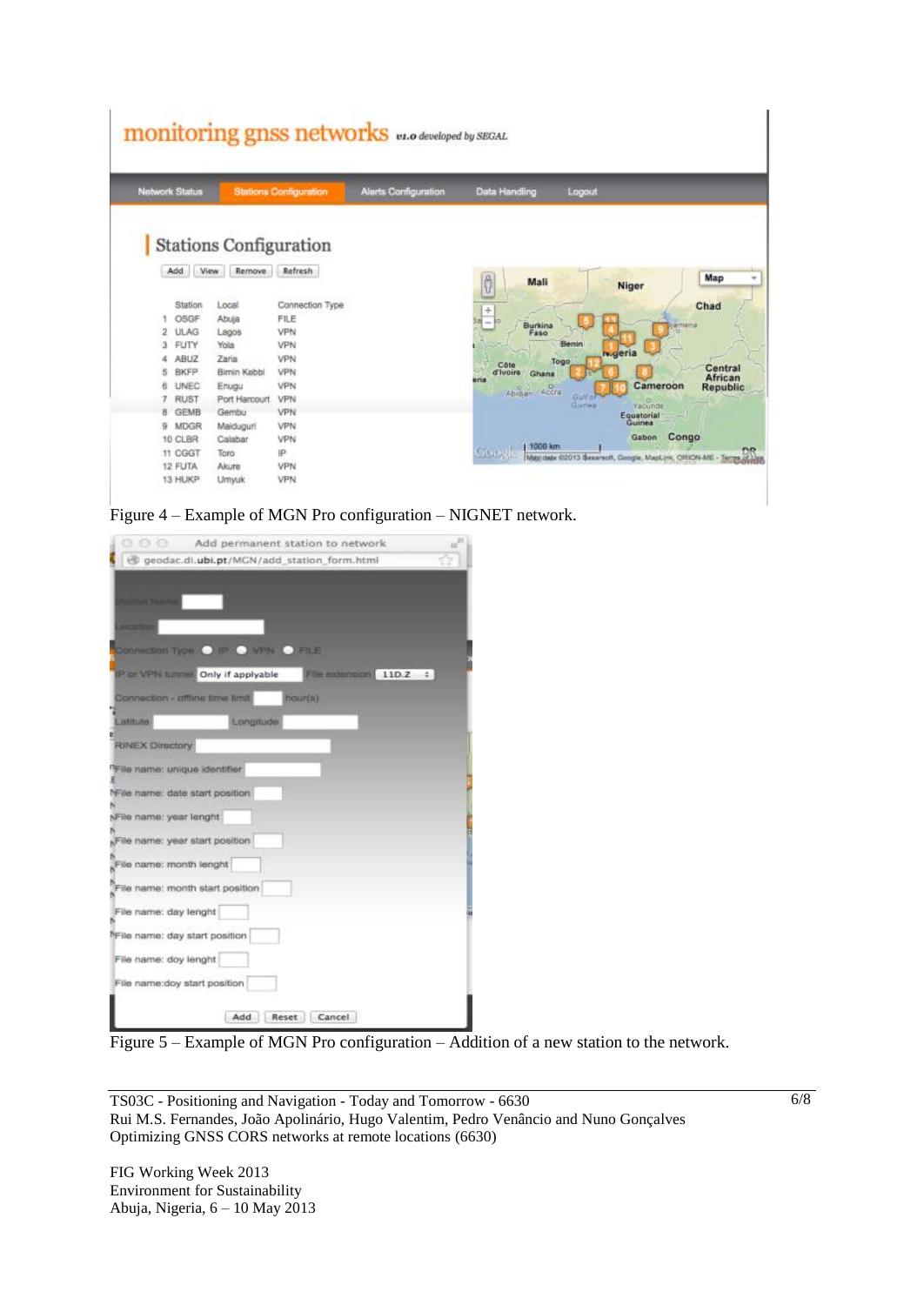# Data available at **ABUZ**

**Back to network status** 



Figure 6 – Example of data holdings shown by MGN Lite. The daily files can be directly downloaded by selecting the appropriate square.

### **4. CONCLUSION**

The SEGAL GNSS integrated system and the MGN application has been already tested at several networks around the world and they are proved to be efficient and robust alternatives to other systems being offered in the market. Being developed with the aim to support the most demanding applications in terms of accuracy and stability – one of the core research areas of SEGAL is the use of GNSS observations for seismic and geodynamic applications, they also serve other GNSS applications, namely surveying.

Other major advantage is that each installation (hardware and software) can be tailored to the needs of the organization instead of the alternative approach where the organization has to adapt their needs to the features offered by the existing systems applications.

Finally, SEGAL is not a commercial organization. Therefore, it is possible to make available the developed products at reasonable costs. In fact, they are free when the umbrella project has exclusively research objectives.